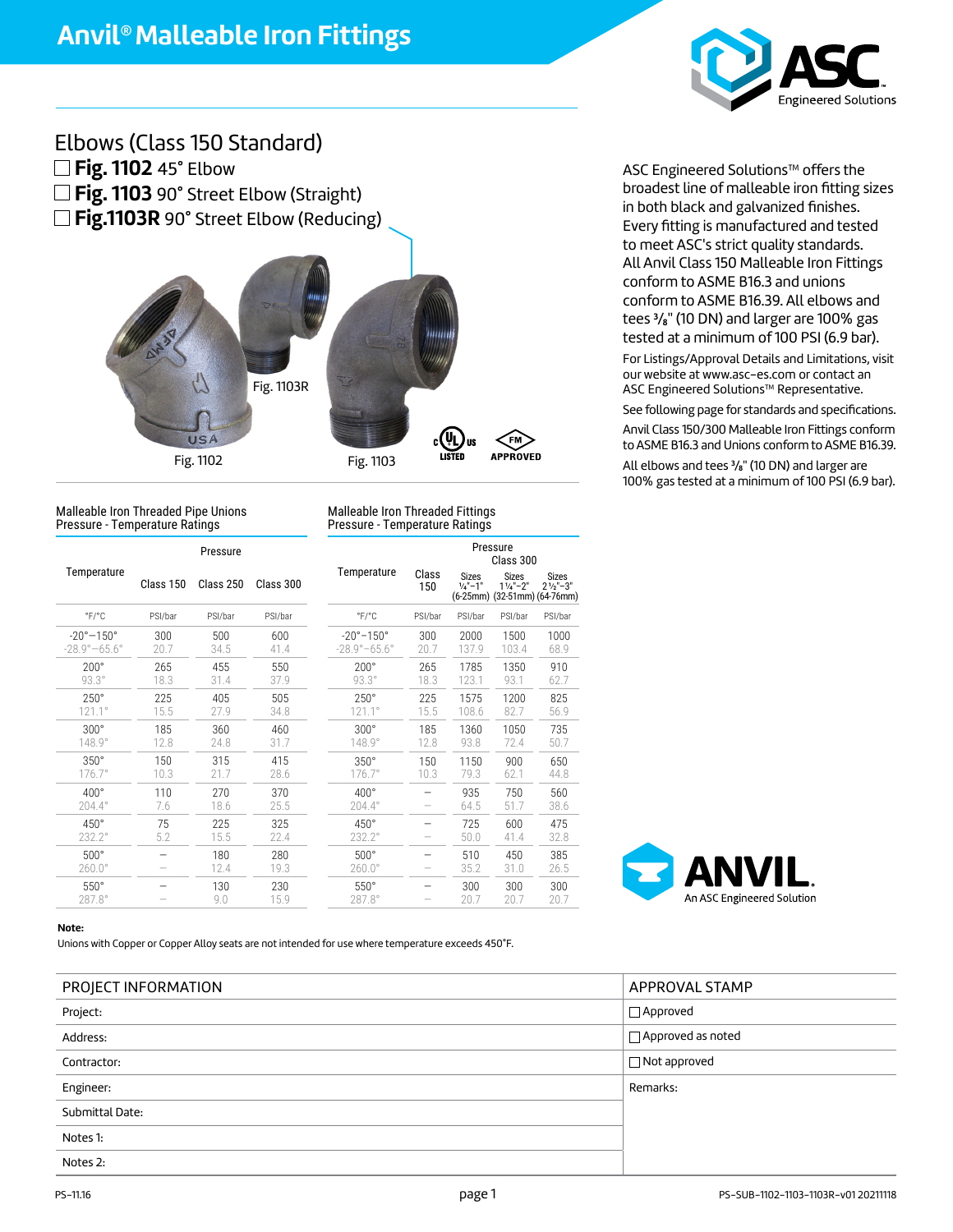

## Elbows (Class 150 Standard) **Fig. 1102, 1103, 1103R**



## **Standards and Specifications**

### Malleable Iron Fittings

|                 | <b>Dimensions</b> | Material  | Galvanizing* | Thread       | Pressure Rating   |
|-----------------|-------------------|-----------|--------------|--------------|-------------------|
| Class 150/PN 20 | ASME B16.3        | ASTM A197 | ASTM A153    | ASME B1 20.1 | ASME B16.3        |
| Class 300/PN 50 | ASME B16.3        | ASTM A197 | ASTM A153    | ASME B1 20.1 | <b>ASME B16.3</b> |

### Malleable Iron Unions

|                 | Dimensions  | Material  | Galvanizing* | Thread       | Pressure Rating |
|-----------------|-------------|-----------|--------------|--------------|-----------------|
| Class 150/PN 20 | ASME B16.39 | ASTM A197 | ASTM A153    | ASME B1 20.1 | ASME B16.39     |
| Class 250       | ASME B16.39 | ASTM A197 | ASTM A153    | ASME B1 20.1 | ASME B16.39     |
| Class 300/PN 50 | ASME B16.39 | ASTM A197 | ASTM A153    | ASME B1 20.1 | ASME B16.39     |

### **Note:**

\* ASTM B633. Type I, SC 4, may be supplied as alternate zinc coating per applicable ASME B16 product standard.



asc-es.com

## Building connections that last<sup>®</sup>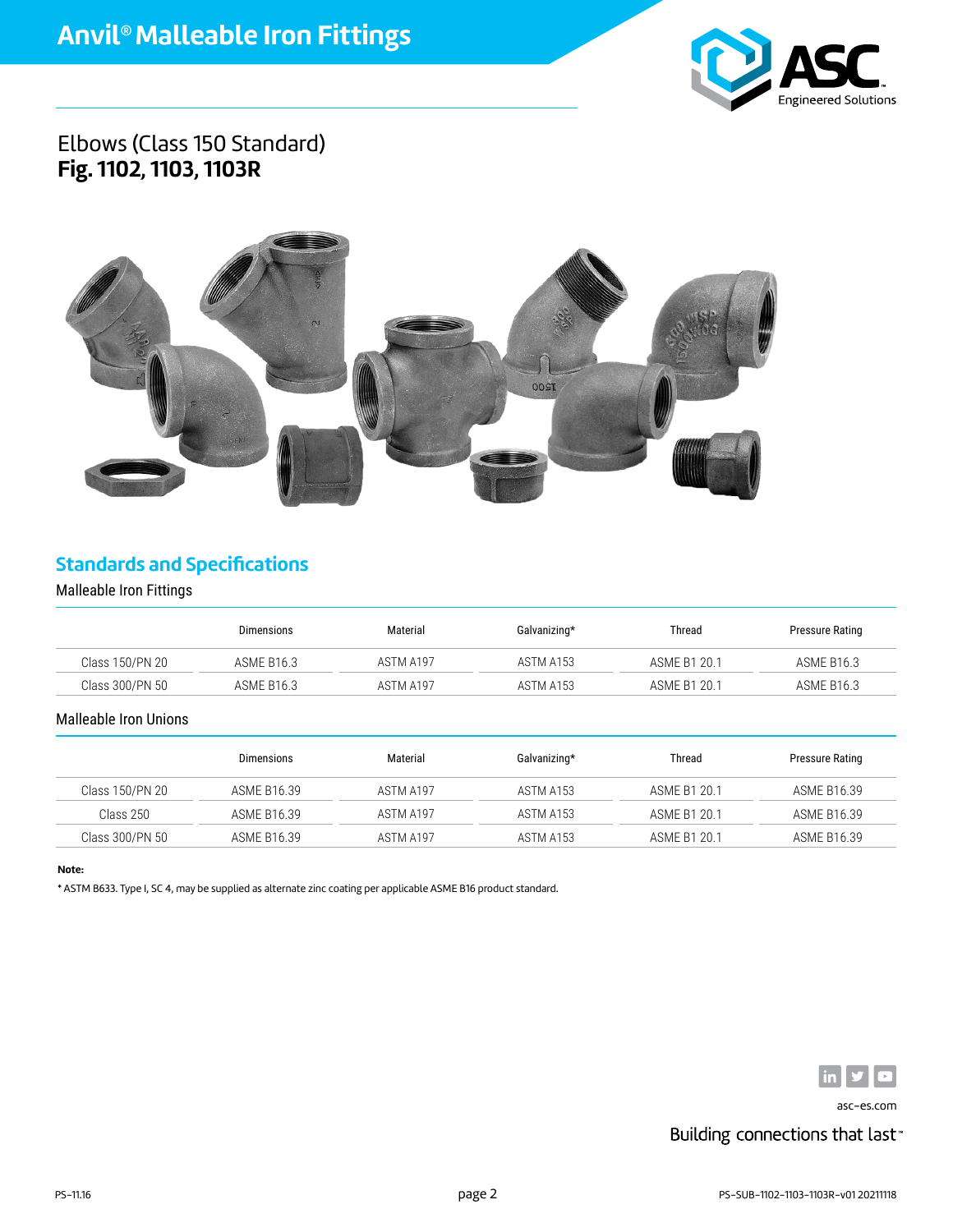

# **Fig. 1102**

45° Elbow (Class 150 Standard)

## **Fig. 1103, 1103R**

90° Straight Street Elbow (Class 150 Standard) 90° Reducing Street Elbow (Class 150 Standard)







|                      |                   | Unit Weight  |              |                       |                          |                       | Unit Weight   |               |                                                                                                                                                                                                                                                                         |                 |                 | Unit Weight  |         |
|----------------------|-------------------|--------------|--------------|-----------------------|--------------------------|-----------------------|---------------|---------------|-------------------------------------------------------------------------------------------------------------------------------------------------------------------------------------------------------------------------------------------------------------------------|-----------------|-----------------|--------------|---------|
| Size                 | C                 | <b>Black</b> | Galvanized   | Size                  | А                        | J                     | <b>Black</b>  | Galv.         | Size                                                                                                                                                                                                                                                                    | Α               | J               | <b>Black</b> | Galv.   |
| NPS/DN               | ln./mm            | Lbs./kg      | Lbs./kg      | NPS/DN                | ln./mm                   | ln./mm                | Lbs./kg       | Lbs./kg       | NPS/DN                                                                                                                                                                                                                                                                  | ln./mm          | ln./mm          | Lbs./kg      | Lbs./kg |
| $\frac{1}{8}$        | 11/16             | 0.07         | 0.07         | $\frac{1}{8}$         | 11/16                    | $\mathbf{1}$          | 0.06          | 0.06          | $\frac{1}{2} \times \frac{3}{8}$                                                                                                                                                                                                                                        | $1\frac{1}{16}$ | $1\frac{9}{16}$ | 0.23         | 0.23    |
| 6                    | 17                | 0.03         | 0.03         | 6                     | 17                       | 25                    | 0.03          | 0.03          | $15 \times 10$                                                                                                                                                                                                                                                          | 27              | 40              | 0.10         | 0.10    |
| $\frac{1}{4}$        | $^{3/4}$          | 0.11         | 0.11         | $\frac{1}{4}$         | 13/16                    | $1\frac{3}{16}$       | 0.10          | 0.10          | $\frac{3}{4} \times \frac{1}{2}$                                                                                                                                                                                                                                        | $1\frac{3}{16}$ | $1^{3/4}$       | 0.32         | 0.32    |
| 8                    | 19                | 0.05         | 0.05         | 8                     | 22                       | 30                    | 0.05          | 0.05          | 20 x 15                                                                                                                                                                                                                                                                 | 30              | 44              | 0.15         | 0.15    |
| $\frac{3}{8}$        | 13/16             | 0.16         | 0.16         | $\frac{3}{8}$         | 15/16                    | $1\frac{7}{16}$       | 0.17          | 0.17          | $1 \times \frac{3}{4}$                                                                                                                                                                                                                                                  | $1^{3/8}$       | $2^{1/16}$      | 0.54         | 0.54    |
| 10 <sup>1</sup>      | 22                | 0.07         | 0.07         | 10                    | 24                       | 37                    | 0.08          | 0.08          | 25 x 20                                                                                                                                                                                                                                                                 | 35              | 52              | 0.24         | 0.24    |
| $\frac{1}{2}$        | $\frac{7}{8}$     | 0.22         | 0.22         | $\frac{1}{2}$         | $1\frac{1}{8}$           | $1\frac{5}{8}$        | 0.28          | 0.28          | $1\frac{1}{4}x1$                                                                                                                                                                                                                                                        | $1\frac{9}{16}$ | $2\frac{5}{16}$ | 0.86         | 0.86    |
| 15                   | 22                | 0.10         | 0.10         | 15                    | 29                       | 41                    | 0.13          | 0.13          | 32 x 25                                                                                                                                                                                                                                                                 | 40              | 59              | 0.39         | 0.39    |
| $^{3/4}$             | $\mathbf{1}$      | 0.37         | 0.37         | $^{3/4}$              | $1\frac{5}{16}$          | $1\frac{7}{8}$        | 0.41          | 0.41          | $1\frac{1}{4} \times \frac{3}{4}$                                                                                                                                                                                                                                       | $1\frac{7}{16}$ | $2\frac{1}{4}$  | 0.75         | 0.75    |
| 20                   | 25                | 0.17         | 0.17         | 20                    | 33                       | 48                    | 0.19          | 0.19          | 32 x 20                                                                                                                                                                                                                                                                 | 37              | 57              | 0.34         | 0.34    |
| $\mathbf{1}$         | $1\frac{1}{8}$    | 0.54         | 0.54         | 1                     | $1\frac{1}{2}$           | $2^{1/8}$             | 0.62          | 0.62          | $1\frac{1}{2} \times 1\frac{1}{4}$                                                                                                                                                                                                                                      | $1^{13/16}$     | $2\frac{9}{16}$ | 1.18         | 1.18    |
| 25                   | 29                | 0.24         | 0.24         | 25                    | 38                       | 54                    | 0.28          | 0.28          | 40 x 32                                                                                                                                                                                                                                                                 | 47              | 65              | 0.54         | 0.54    |
| $1\frac{1}{4}$       | $1\frac{5}{16}$   | 0.86         | 0.86         | $1\frac{1}{4}$        | $1^{3/4}$                | $2^{7/16}$            | 1.09          | 1.09          | $1\frac{1}{2}x1$                                                                                                                                                                                                                                                        | $1\frac{5}{8}$  | $2\frac{1}{2}$  | 1.08         | 1.08    |
| 32                   | 33                | 0.39         | 0.39         | 32                    | 44                       | 62                    | 0.49          | 0.49          | 40 x 25                                                                                                                                                                                                                                                                 | 41              | 64              | 0.49         | 0.49    |
| $1\frac{1}{2}$       | $1\frac{7}{16}$   | 1.13         | 1.13         | $1\frac{1}{2}$        | $1\frac{15}{16}$         | $2^{11}/_{16}$        | 1.44          | 1.44          | $2 \times 1\frac{1}{2}$                                                                                                                                                                                                                                                 | $\mathbf{2}$    | $2^{15}/_{16}$  | 1.85         | 1.85    |
| 40                   | 37                | 0.51         | 0.51         | 40                    | 49                       | 68                    | 0.65          | 0.65          | 50 x 40                                                                                                                                                                                                                                                                 | 51              | 75              | 0.84         | 0.84    |
| $\overline{2}$<br>50 | $1^{11/16}$<br>43 | 1.79<br>0.81 | 1.79<br>0.81 | $\overline{2}$<br>50  | $2\frac{1}{4}$<br>57     | $3\frac{1}{4}$<br>83  | 2.85<br>1.29  | 2.85<br>1.29  | Note:                                                                                                                                                                                                                                                                   |                 |                 |              |         |
| $2\frac{1}{2}$<br>65 | 115/16<br>49      | 3.60<br>1.63 | 3.60<br>1.63 | $2\frac{1}{2}$<br>65  | $2^{11/16}$<br>68        | $3^{7}_{8}$<br>98     | 4.00<br>1.81  | 4.00<br>1.81  | First size denotes female end.<br>See first page for pressure-temperature ratings.<br>Galvanized weights may vary. Please contact your<br>ASC Engineered Solutions™ Representative<br>if you need verification.<br>All elbows and tees 3/8" (10 DN) and larger are 100% |                 |                 |              |         |
| 3<br>80              | $2^{3/16}$<br>56  | 4.48<br>2.03 | 4.48<br>2.03 | 3<br>80               | 3 <sup>1</sup> /16<br>78 | $4\frac{1}{2}$<br>114 | 6.06<br>2.75  | 6.06<br>2.75  |                                                                                                                                                                                                                                                                         |                 |                 |              |         |
| 4<br>100             | $2^{5/8}$<br>67   | 7.40<br>3.36 | 7.40<br>3.36 | $\overline{4}$<br>100 | $3^{13/16}$<br>98        | $5^{11}/_{16}$<br>144 | 10.53<br>4.78 | 10.53<br>4.78 | gas tested at a minimum of 100 PSI (6.9 bar).                                                                                                                                                                                                                           |                 |                 |              |         |



asc-es.com

## Building connections that last<sup>®</sup>

 $\frac{5}{125}$   $\frac{3^{1/16}}{78}$   $\frac{11.46}{5.20}$   $\frac{11.46}{5.20}$ 

6 37/16 19.93 19.93 150 87 9.04 9.04

125 78 5.20 5.20